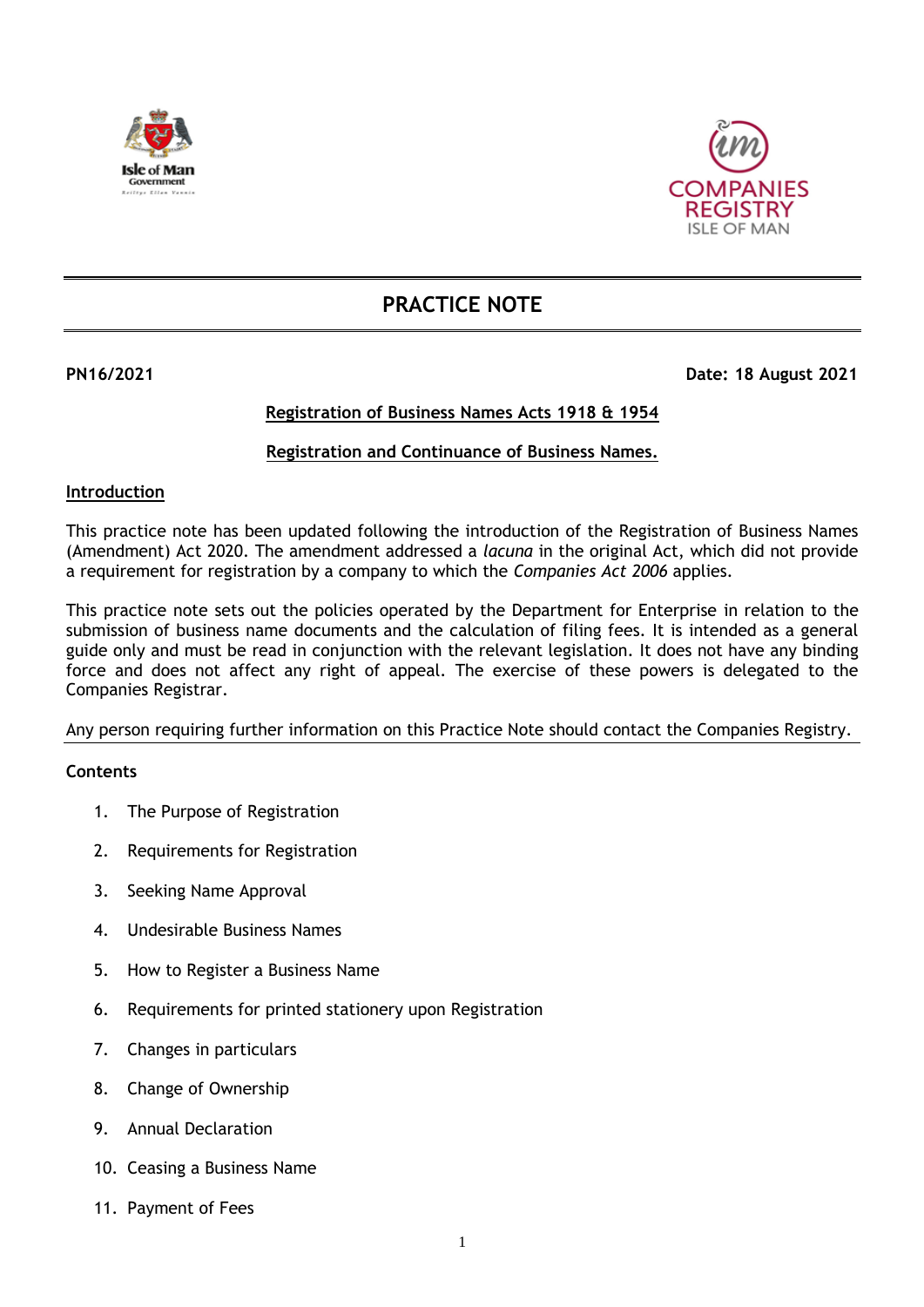# 12. Additional Information

**The documents relating to any Business Name registered at the Companies Registry are deemed a public record. As such, subject to the current fees applicable, the file can be inspected and copies taken from it by members of the public.** 

## **1. THE PURPOSE OF REGISTRATION**

Registration provides a public record of businesses carried on under names other than those of the proprietor(s). Registration relates to the NAME of the business only. It does not imply that the business has the authority, permission or expertise to trade in its particular field. Registration of the Business Name does not imply that the name will be acceptable as a company name at a later date.

#### **2. REQUIREMENTS FOR REGISTRATION**

Whenever a business trades in the Isle of Man in a name other than the name(s) of the proprietor(s) the Business Name must be registered.

Therefore, registration is required if:

- (i) a person uses a name that is in any way different from his own true name (true name means the surname only or the surname with the addition of his forenames or their initials) or
- (ii) a firm (partnership) uses a name that is in any way different from the true names of all the partners or
- (iii) a company, as defined in Section 3(d) of the Act, uses a name that is in any way different from its full corporate name or
- (iv) a person acts as agent on behalf of another person or company.

Registration is NOT required when business is carried on by a trustee in bankruptcy or by a receiver or manager appointed by a Court.

#### **3. SEEKING NAME APPROVAL**

Before registration can take place, the chosen name must be approved. Most applicants simply submit the completed registration form together with the filing fee. If the name is refused the fee will be refunded or transferred to another document upon request.

Alternatively a letter or e-mail requesting name approval may be submitted. There is no fee required to request name approval. Once name approval is confirmed, the name is reserved for three months.

**We would advise that it is wiser to seek approval for your chosen Business Name before you spend money on stationery or advertising for a name that is subsequently refused.**

# **4. UNDESIRABLE BUSINESS NAMES**

Under the Registration of Business Names Act 1918 (as amended), the Department has the power to refuse the registration of a name that in its opinion is undesirable, or to attach conditions to the use of a Business Name or to direct a Business Name to be changed within six weeks.

As a general guide the following reasons may be given for refusal of a Business Name.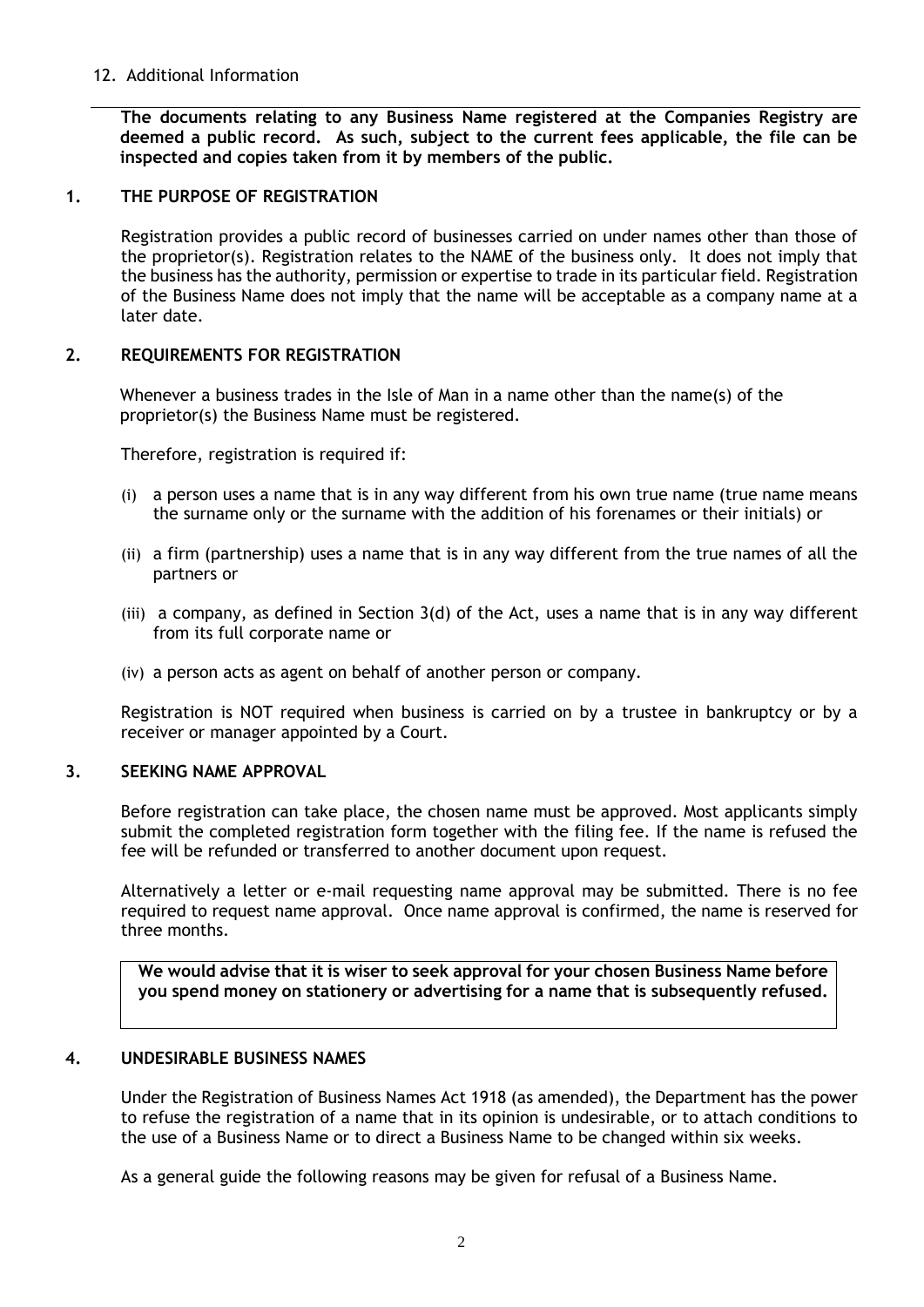- (a) The name is misleading. For example it may suggest that a small company is trading on a wider scale.
- (b) It suggests a connection with the Crown, the Royal Family or implies their patronage.
- (c) It suggests a connection to, or sponsorship by, the Manx Government (including its departments), a local authority, a society or body incorporated by Royal Charter or statute, or any other foreign government
- (d) It includes the term 'Building Society'
- (e) It includes or implies the word British Commonwealth, Keys, Tynwald, Bank, Cooperative, Incorporated, Limited, Public, Corporation, Trust or Investment.
- (f) The name is offensive or may be interpreted as such.

**No check is made of Trade Mark or business registers in other jurisdictions. Therefore, applicants should satisfy themselves that their chosen Business Name does not lead to conflict with a name that has already been established elsewhere. You should also check local phone books and any relevant trade journals or magazines, to see if any other business is already using the name. If it is, you could face legal difficulties.** 

If you think that approval may not be granted for the name you have chosen, it may be useful for you to include some additional information supporting your request when you make your application.

If the proposed name is still refused, you have the right to appeal to Court against the Department's decision. The appeal must be submitted on Form RBN6 and must be lodged within 21 days of the refusal. If you have been directed to change the Business Name, you also have the right of appeal to Court within six weeks, If you do not change the Business Name nor lodge an appeal, the Department may change the Business name on the register to a name that is not undesirable.

#### **5. HOW TO REGISTER A BUSINESS NAME**

There are three main types of application forms to register a Business Name:-

- RBN1 Application by an individual
- RBN1A Application by a partnership of two or more individuals or companies
- RBN1B Application by a corporate body

The form should be completed carefully and legibly. If possible include a contact telephone number. The form should then be sent to the Companies Registry along with the registration fee of **£50.00**.

All forms can be obtained from Companies Registry or downloaded from the website <https://www.gov.im/categories/business-and-industries/companies-registry/>.

You can only register the Business Name once you have commenced business and you should apply for registration within one month of commencing business.

Once processed, a Certificate of Registration will be issued showing the Business Name, place of business and date of registration.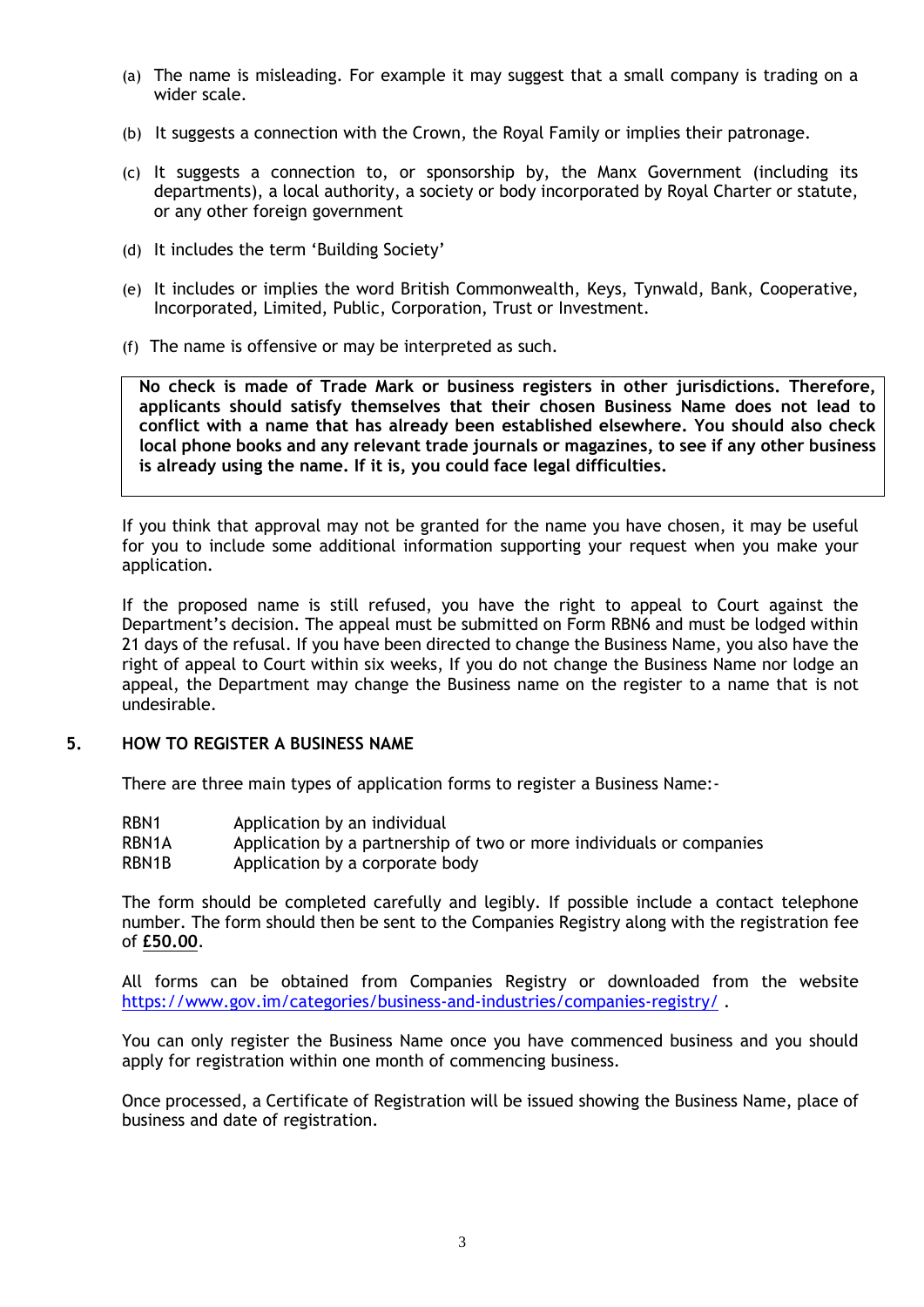# **6. REQUIREMENTS FOR PRINTED STATIONERY UPON REGISTRATION**

All stationery of any sort which bears the Business Name must state the forename(s), or initials, surnames, or full corporate names of all the proprietors.

#### **7. CHANGES IN PARTICULARS**

If any details relating to the Business Name change, you must notify the Companies Registry on the appropriate form within 14 days of the change. Changes include changes in the name or address of the business itself or in the names or addresses of the owners of the Business Name. There is no fee payable if you inform us of the change within 14 days but a penalty payment of **£15.00** is payable if you notify us after that time.

The types of change in particulars forms are:-

| RBN3  | For a registration by an individual    |
|-------|----------------------------------------|
| RBN3A | For a registration by a partnership    |
| RBN3B | For a registration by a corporate body |

A Certificate of Registration of Change in Particulars is issued each time our records are amended.

**Failure to update the public record may result in the removal of the Business Name from the register.**

#### **8. CHANGE OF OWNERSHIP**

In order to transfer ownership of a business name which is registered in the name of one person, or as a trading name for a Limited Company, the name must be formally ceased and immediately re-registered by the new owner. A new number and certificate will then be issued to the new owner.

If the Business is registered as a partnership two or more partners must be registered at all times. Partners may be appointed and resigned without ceasing the Business Name in the manner described above.

#### **9**. **Annual Declaration (Form ADB)**

**WARNING – Do not confuse this Annual Declaration with any other form of annual or periodic return or statement, such as a tax or VAT return, which you are obliged to submit to any other Government Department.**

From the  $1<sup>st</sup>$  January 2009 every business that has registered a business name is required to file an annual declaration in the Companies Registry confirming they continue to trade and that there have been no changes to the particulars required to be delivered to the Department. The declaration should be filed each year on the anniversary of the name being registered. There is no registration fee.

If the annual declaration is not filed within six months after the anniversary of the registration of the business name the Department is required by the Acts to put a notice on the file that the firm or person does not comply with the provisions of the Act.

#### **NOTE – Failure to file the annual declaration can result in the name being ceased. This can have serious financial and legal implications.**